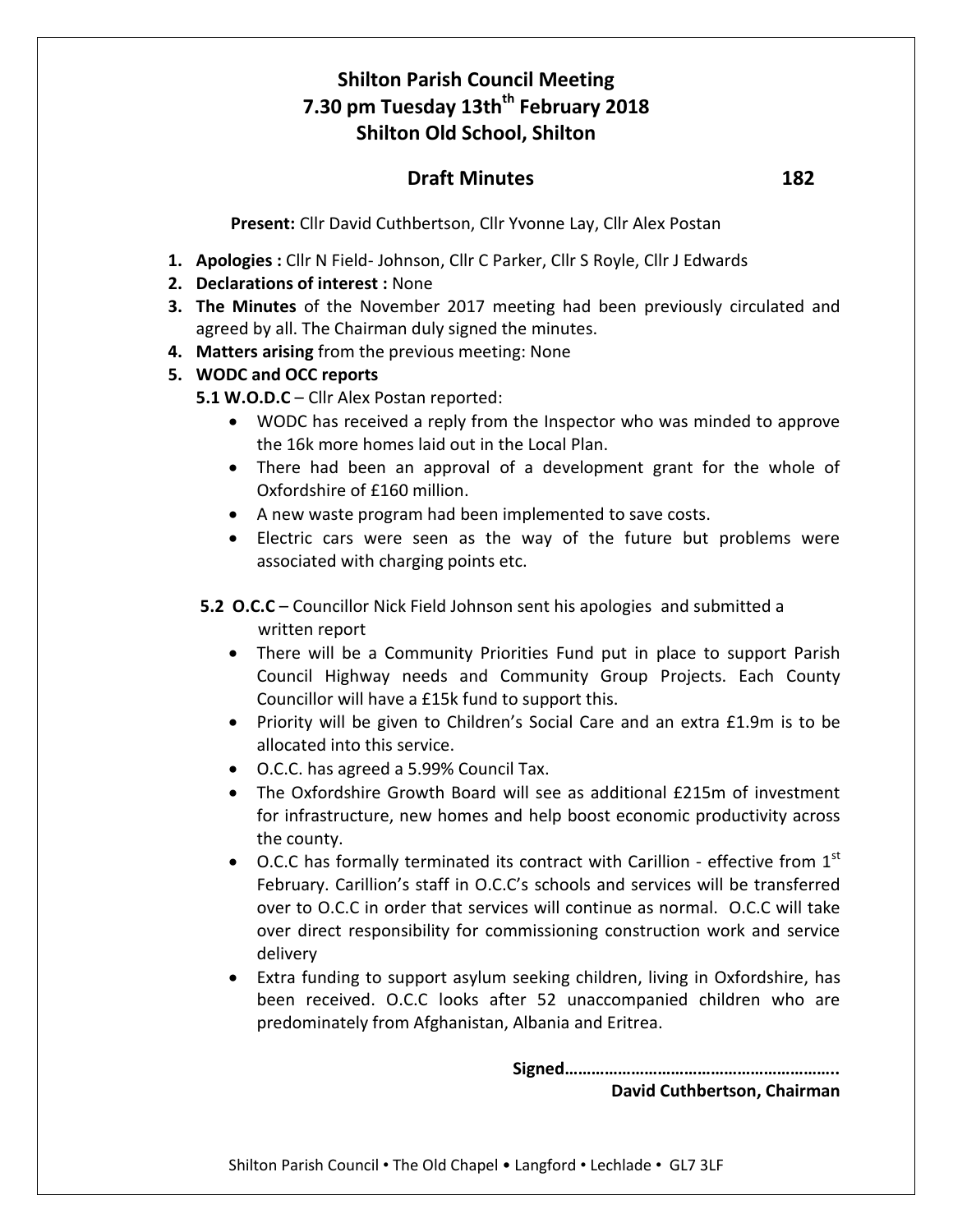- **6. Elections:** Local elections for WODC and Shilton will take place during May 2018. Cllr A P announced that he would stand again.
- **7. Speed watch:** Cllr Y L reported that there was an increase in HGV's through the village and this needs to be monitored

#### **8. Planning updates**

- **a.** Headford House: Cllr D C commented that this was a retrospective application
- **b.** 115 Houses David Wilson Homes at Carterton, David Wilson Homes has gone to appeal. The PC objects on the same grounds as before.
- **c.** Ralpear Cottage a new application

#### **9. Village Maintenance**

#### **9.1 The Shill**

Cllr D C reported that there is an ongoing problem with too high or too low a flow of water. He explained that a resident who has two old carp ponds in his garden, that usually takes excess water from the Shill, had reported that these were now often stagnant and that he had not experienced this before.

Mr Metcalf informed the floor that until recently, the constant flow from the wellhead had not changed over the years and that it appeared to flowing from through Signet. However it apparently now ends at Johnson's Farm and does not appear to flow out into the pond. A meeting with Lawrence King of WODC is to be set up to find out why and to discuss general maintenance.

#### **9.2 Bradwell Village**

A resident raised the question why Bradwell Village residents should contribute equally to the precept and was the money fairly spent within the Parish.

Cllr DC informed the floor that the Precept was set as part of the WODC budget and legally had to cover the whole Parish including Stonelands, Sturt, Bradwell Village and Shilton. The major contribution was in the maintenance of the verges, trees, general groundworks and associated administration.

He said that, in the past, grants had been made to Bradwell Village. He was prepared to consider projects that required some financial assistance but pointed out maintenance of trees, verges within Bradwell was the responsibility of the Management Company.

#### **10. Neighbourhood Plan & CRTBO**

Cllr D C reported that this had been circulated widely and that any comments were required for before March  $19<sup>th</sup>$ . Concerns were shown by a resident over potential increased traffic through the village once the development of 8-10 houses is built.

> **Signed…………………………………………………….. David Cuthbertson, Chairman**